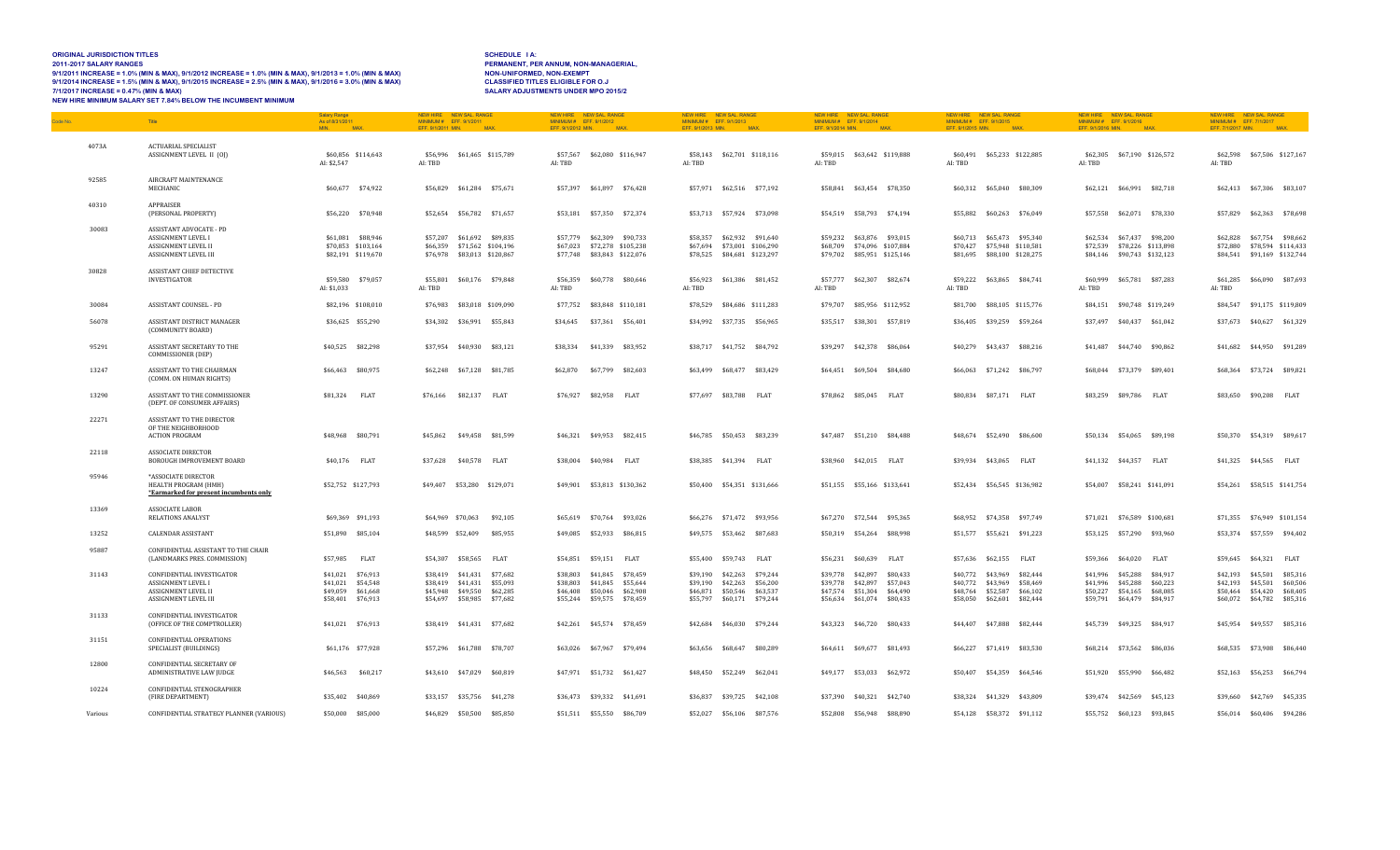| <b>ORIGINAL JURISDICTION TITLES</b>                                                                     | SCHEDULE 1A:                               |
|---------------------------------------------------------------------------------------------------------|--------------------------------------------|
| <b>2011-2017 SALARY RANGES</b>                                                                          | PERMANENT, PER ANNUM, NON-MANAGERIAL.      |
| 9/1/2011 INCREASE = 1.0% (MIN & MAX), 9/1/2012 INCREASE = 1.0% (MIN & MAX), 9/1/2013 = 1.0% (MIN & MAX) | NON-UNIFORMED, NON-EXEMPT                  |
| 9/1/2014 INCREASE = 1.5% (MIN & MAX), 9/1/2015 INCREASE = 2.5% (MIN & MAX), 9/1/2016 = 3.0% (MIN & MAX) | <b>CLASSIFIED TITLES ELIGIBLE FOR O.J.</b> |
| $7/1/2017$ INCREASE = 0.47% (MIN & MAX)                                                                 | <b>SALARY ADJUSTMENTS UNDER MPO 2015/2</b> |
| NEW HIRE MINIMUM SALARY SET 7.84% BELOW THE INCUMBENT MINIMUM                                           |                                            |

| Code No | Title                                                                                                             | Salary Range<br>As of 8/31/2011<br>MIN.<br>MA <sub>2</sub>                       | NEW HIRE NEW SAL, RANGE<br>MINIMUM # EFF. 9/1/2011<br>EFF. 9/1/2011 MIN.<br><b>MAX</b>                               | NEW HIRE NEW SAL, RANGE<br>MINIMUM # EFF. 9/1/2012<br>EFF. 9/1/2012 MIN.<br>MAX                                      | NEW HIRE NEW SAL RANGE<br>MINIMUM # EFF. 9/1/2013<br>EFF. 9/1/2013 MIN.<br><b>MAX</b>                                | NEW HIRE NEW SAL, RANGE<br>MINIMUM # EFF. 9/1/2014<br>EFF. 9/1/2014 MIN.<br>MAX                                               | NEW HIRE NEW SAL, RANGE<br>MINIMUM # EFF. 9/1/2015<br>EFF. 9/1/2015 MIN.<br>MAX.                                     | NEW HIRE NEW SAL, RANGE<br>MINIMUM # EFF. 9/1/2016<br>EFF. 9/1/2016 MIN.<br><b>MAX</b>                                     | NEW HIRE<br>NEW SAL, RANGE<br>MINIMUM # EFF. 7/1/2017<br>EFF. 7/1/2017 MIN.<br><b>MAX</b>                            |
|---------|-------------------------------------------------------------------------------------------------------------------|----------------------------------------------------------------------------------|----------------------------------------------------------------------------------------------------------------------|----------------------------------------------------------------------------------------------------------------------|----------------------------------------------------------------------------------------------------------------------|-------------------------------------------------------------------------------------------------------------------------------|----------------------------------------------------------------------------------------------------------------------|----------------------------------------------------------------------------------------------------------------------------|----------------------------------------------------------------------------------------------------------------------|
| 90258   | DEPARTMENTAL STEWARD                                                                                              | \$54,725 \$75,097                                                                | \$51,254 \$55,272 \$75,848                                                                                           | \$51,767 \$55,825 \$76,606                                                                                           | \$52,284 \$56,383 \$77,372                                                                                           | \$53,068 \$57,229 \$78,533                                                                                                    | \$54,395 \$58,660 \$80,496                                                                                           | \$56,027 \$60,420 \$82,911                                                                                                 | \$56,291 \$60,704 \$83,301                                                                                           |
| 50311   | DIETETIC TECHNICIAN                                                                                               | \$40,285 \$46,991                                                                | \$37,730 \$40,688 \$47,461                                                                                           | \$38,107 \$41,095 \$47,936                                                                                           | \$38,489 \$41,506 \$48,415                                                                                           | \$39,066 \$42,129 \$49,141                                                                                                    | \$40,043 \$43,182 \$50,370                                                                                           | \$41,244 \$44,477 \$51,881                                                                                                 | \$41,437 \$44,686 \$52,125                                                                                           |
| 22119   | DIRECTOR, BOROUGH<br><b>IMPROVEMENT BOARD</b>                                                                     | \$54.351 FLAT                                                                    | \$50.904 \$54.895 FLAT                                                                                               | \$51.413    \$55.444    FLAT                                                                                         | \$51.927 \$55.998 FLAT                                                                                               | \$52,706 \$56,838 FLAT                                                                                                        | \$54.024 \$58.259 FLAT                                                                                               | \$55.644 \$60.007 FLAT                                                                                                     | \$55.906 \$60.289 FLAT                                                                                               |
| 51496   | DIRECTOR OF COMMUNITY RELATIONS<br>NYC COMMISSION TO THE UN                                                       | \$54,383 \$96,840                                                                | \$50,934 \$54,927 \$97,808                                                                                           | \$51,443 \$55,476 \$98,786                                                                                           | \$51.958 \$56.031 \$99.774                                                                                           | \$52,736 \$56,871 \$101,271                                                                                                   | \$54.055 \$58.293 \$103.803                                                                                          | \$55,677 \$60,042 \$106,917                                                                                                | \$55,938 \$60,324 \$107,420                                                                                          |
| 51498   | DIRECTOR, UNITED NATIONS AND<br><b>CONSULAR CORPS COMMITTEES</b>                                                  | \$62,385 \$89,156                                                                | \$58,428 \$63,009 \$90,048                                                                                           | \$59,012 \$63,639 \$90,948                                                                                           | \$59,602 \$64,275 \$91,857                                                                                           | \$65,239 \$93,235<br>\$60.496                                                                                                 | \$62,009 \$66,870 \$95,566                                                                                           | \$68,876 \$98,433<br>\$63.869                                                                                              | \$64,169 \$69,200 \$98,896                                                                                           |
| 53059   | EMPLOYEE ASSISTANCE PROGRAM<br>SPECIALIST                                                                         | \$49,897 \$83,081                                                                | \$46,732 \$50,396 \$83,912                                                                                           | \$47,200 \$50,900 \$84,751                                                                                           | \$47,672 \$51,409 \$85,599                                                                                           | \$48,386 \$52,180 \$86,883                                                                                                    | \$49,597 \$53,485 \$89,055                                                                                           | \$51,085 \$55,090 \$91,727                                                                                                 | \$51,325 \$55,349 \$92,158                                                                                           |
| 95489   | EXECUTIVE ASSISTANT (DEPT. OF<br>MENTAL HEALTH, MENTAL RET.<br>AND ALCOHOLISM SERVICES)                           | \$66,839 \$80,461                                                                | \$62,599 \$67,507 \$81,266                                                                                           | \$63,225 \$68,182 \$82,079                                                                                           | \$63,858 \$68,864 \$82,900                                                                                           | \$64,815 \$69,897 \$84,144                                                                                                    | \$66,435 \$71,644 \$86,248                                                                                           | \$68,428 \$73,793 \$88,835                                                                                                 | \$68,750 \$74,140 \$89,253                                                                                           |
| 13266   | <b>EXECUTIVE ASSISTANT</b><br>TO THE CHAIRMAN                                                                     | \$58,152 \$90,113                                                                | \$54,464 \$58,734 \$91,014                                                                                           | \$55,008 \$59,321 \$91,924                                                                                           | \$55,558 \$59,914 \$92,843                                                                                           | \$56,392 \$60,813 \$94,236                                                                                                    | \$57,801 \$62,333 \$96,592                                                                                           | \$59,535 \$64,203 \$99,490                                                                                                 | \$59,815 \$64,505 \$99,958                                                                                           |
| 22272   | <b>EXECUTIVE ASSISTANT TO THE</b><br>DIRECTOR OF THE NEIGHBORHOOD<br><b>ACTION PROGRAM</b>                        | \$58,152 \$90,113                                                                | \$54,464 \$58,734 \$91,014                                                                                           | \$55,008 \$59,321 \$91,924                                                                                           | \$55,558 \$59,914 \$92,843                                                                                           | \$56,392 \$60,813 \$94,236                                                                                                    | \$57,801 \$62,333 \$96,592                                                                                           | \$59,535 \$64,203 \$99,490                                                                                                 | \$59,815 \$64,505 \$99,958                                                                                           |
| 13273   | EXECUTIVE ASSISTANT TO THE<br>OPERATIONS RESEARCH COUNCIL                                                         | \$49,444 \$60,920                                                                | \$46,307 \$49,938 \$61,529                                                                                           | \$46,770 \$50,437 \$62,144                                                                                           | \$47,238 \$50,941 \$62,765                                                                                           | \$47.946 \$51.705 \$63.706                                                                                                    | \$49.145 \$52.998 \$65.299                                                                                           | \$50.619 \$54.588 \$67.258                                                                                                 | \$50,858 \$54,845 \$67,574                                                                                           |
| 12829   | EXECUTIVE DIRECTOR OF THE<br>NYC COMMISSION TO THE UN                                                             | \$45,018 FLAT                                                                    | \$42,162 \$45,468 FLAT                                                                                               | \$42,584 \$45,923 FLAT                                                                                               | \$43,010 \$46,382 FLAT                                                                                               | \$43,655 \$47,078 FLAT                                                                                                        | \$44,747 \$48,255 FLAT                                                                                               | \$46,090 \$49,703 FLAT                                                                                                     | \$46,307 \$49,937 FLAT                                                                                               |
| 95953   | *EXECUTIVE SECRETARY(HMH)<br>*Earmarked for present incumbents only                                               | \$35,272 \$66,969                                                                | \$33,035 \$35,625 \$67,639                                                                                           | \$33,365 \$35,981 \$68,315                                                                                           | \$33,699 \$36,341 \$68,998                                                                                           | \$34,204 \$36,886 \$70,033                                                                                                    | \$35,059 \$37,808 \$71,784                                                                                           | \$36,111 \$38,942 \$73,938                                                                                                 | \$36,281 \$39,125 \$74,286                                                                                           |
| 12840   | EXECUTIVE SECRETARY TO THE<br>DIRECTOR OF CONSTRUCTION                                                            | \$71,158 FLAT                                                                    | \$66,645 \$71,870 FLAT                                                                                               | \$67,312 \$72,589 FLAT                                                                                               | \$67,985 \$73,315 FLAT                                                                                               | \$69,005 \$74,415 FLAT                                                                                                        | \$70,730 \$76,275 FLAT                                                                                               | \$72,851 \$78,563 FLAT                                                                                                     | \$73,194 \$78,932 FLAT                                                                                               |
| 22102   | HOUSING CONSULTANT                                                                                                | \$45,018 FLAT                                                                    | \$42,162 \$45,468 FLAT                                                                                               | \$42,584 \$45,923 FLAT                                                                                               | \$43,010 \$46,382 FLAT                                                                                               | \$43,655 \$47,078 FLAT                                                                                                        | \$44,747 \$48,255 FLAT                                                                                               | \$46,090 \$49,703 FLAT                                                                                                     | \$46,307 \$49,937 FLAT                                                                                               |
| 40235   | <b>INSURANCE ADVISER</b>                                                                                          | \$52.851 \$69.391                                                                | \$49,499 \$53,380 \$70,085                                                                                           | \$49.994 \$53.914 \$70.786                                                                                           | \$50.494 \$54.453 \$71.494                                                                                           | \$51.252 \$55.270 \$72.566                                                                                                    | \$52,533 \$56,652 \$74,380                                                                                           | \$54.110 \$58.352 \$76.611                                                                                                 | \$54.364 \$58.626 \$76.971                                                                                           |
| 40236   | <b>INSURANCE ADVISER (HEALTH)</b>                                                                                 | \$57,962 \$79,589                                                                | \$54,286 \$58,542 \$80,385                                                                                           | \$54,828 \$59,127 \$81,189                                                                                           | \$55,376 \$59,718 \$82,001                                                                                           | \$56,207<br>\$60,614 \$83,231                                                                                                 | \$57,612 \$62,129 \$85,312                                                                                           | \$59,341 \$63,993<br>\$87,871                                                                                              | \$59,620 \$64,294 \$88,284                                                                                           |
| 31170   | INTELLIGENCE RESEARCH SPECIALIST - PD<br>ASSIGNMENT LEVEL I<br><b>ASSIGNMENT LEVEL II</b><br>ASSIGNMENT LEVEL III | \$53,839 \$104,026<br>\$68,521 \$89,321<br>\$83,221 \$104,026                    | \$50,424 \$54,377 \$105,066<br>\$64,175 \$69,206 \$90,214<br>\$77,942 \$84,053 \$105,066                             | \$50,928 \$54,921 \$106,117<br>\$64,816<br>\$69,898 \$91,116<br>\$78,722 \$84,894 \$106,117                          | \$51,437 \$55,470 \$107,178<br>\$65,465 \$70,597 \$92,027<br>\$79,509<br>\$85,743 \$107,178                          | \$52,209 \$56,302 \$108,786<br>\$66,447 \$71,656 \$93,407<br>\$80,702<br>\$87,029 \$108,786                                   | \$53,514 \$57,710 \$111,506<br>\$68,107 \$73,447 \$95,742<br>\$82,720<br>\$89,205 \$111,506                          | \$55,120<br>\$59,441 \$114,851<br>\$70,150<br>\$75.650 \$98.614<br>\$85,201<br>\$91,881 \$114,851                          | \$55,378 \$59,720 \$115,391<br>\$70.480<br>\$76,006 \$99,077<br>\$85,602<br>\$92,313 \$115,391                       |
| 13368   | <b>LABOR RELATIONS ANALYST</b><br>ASSIGNMENT LEVEL I<br><b>ASSIGNMENT LEVEL II</b>                                | \$52.851 \$69.391<br>\$52,851 \$63,523<br>\$61,369 \$69,391                      | \$49.499 \$53,380 \$70.085<br>\$49,499 \$53,380 \$64,158<br>\$57.477 \$61.983 \$70.085                               | \$49.994<br>\$53.914 \$70.786<br>\$49,994<br>\$53,914 \$64,800<br>\$58.052<br>\$62,603 \$70,786                      | \$50.494<br>\$54.453 \$71.494<br>\$54,453 \$65,448<br>\$50,494<br>\$58,632 \$63,229 \$71,494                         | \$51.252<br>\$55.270<br>\$72.566<br>\$51,252<br>\$55,270<br>\$66,430<br>\$59,511 \$64,177 \$72,566                            | \$52.533<br>\$56,652 \$74,380<br>\$52,533<br>\$56,652<br>\$68,091<br>\$60,999 \$65,781 \$74,380                      | \$54.110 \$58.352<br>\$76.611<br>\$58,352<br>\$70,134<br>\$54,110<br>\$62,828 \$67,754 \$76,611                            | \$54.364 \$58.626 \$76.971<br>\$58,626 \$70,464<br>\$54,364<br>\$63,123 \$68,072 \$76,971                            |
| 12752   | <b>LABOR RELATIONS</b><br><b>ANALYST TRAINEE</b><br>STEP 1<br>STEP 2                                              | \$41,408 \$50,447<br>\$41,408 \$44,561<br>\$44,718 \$50,447                      | \$38,782 \$41,822 \$50,951<br>\$38,782 \$41,822 \$45,007<br>\$45,165 \$50,951<br>\$41,881                            | \$39,169 \$42,240 \$51,461<br>\$39,169<br>\$42,240<br>\$45,457<br>\$42,301<br>\$45,617 \$51,461                      | \$39,560 \$42,662 \$51,976<br>\$39,560 \$42,662 \$45,912<br>\$42,723 \$46,073 \$51,976                               | \$40,154 \$43,302 \$52,756<br>\$40,154 \$43,302<br>\$46,601<br>\$52,756<br>\$43,364<br>\$46,764                               | \$41,158 \$44,385 \$54,075<br>\$41,158 \$44,385 \$47,766<br>\$44,448 \$47,933 \$54,075                               | \$42,393 \$45,717 \$55,697<br>\$42,393 \$45,717 \$49,199<br>\$45,782 \$49,371 \$55,697                                     | \$42,593 \$45,932 \$55,959<br>\$42.593<br>\$45,932 \$49,430<br>\$49,603 \$55,959<br>\$45,997                         |
| 51499   | <b>LIASION OFFICER TO THE</b><br>U.N. COMMITTEE                                                                   | \$35,948 \$60,164                                                                | \$33,667 \$36,307 \$60,766                                                                                           | \$34,004 \$36,670 \$61,374                                                                                           | \$34,344 \$37,037 \$61,988                                                                                           | \$34,860 \$37,593 \$62,918                                                                                                    | \$35,732 \$38,533 \$64,491                                                                                           | \$36,804<br>\$39,689<br>\$66,426                                                                                           | \$36,977 \$39,876 \$66,738                                                                                           |
| 10247   | NEW YORK CITY FELLOW (DCAS)<br>ASSIGNMENT LEVEL I<br><b>ASSIGNMENT LEVEL II</b><br>ASSIGNMENT LEVEL III           | \$50,306 \$86,797<br>\$50,306 \$60,469<br>\$58,415 \$62,286<br>\$66,029 \$86,797 | \$47,115 \$50,809 \$87,665<br>\$47,115 \$50,809 \$61,074<br>\$54.710 \$58.999 \$62.909<br>\$61,841 \$66,689 \$87,665 | \$47,586 \$51,317 \$88,542<br>\$47,586 \$51,317 \$61,685<br>\$55,257 \$59,589 \$63,538<br>\$62,459 \$67,356 \$88,542 | \$48,062 \$51,830 \$89,427<br>\$48,062 \$51,830 \$62,302<br>\$55,810 \$60,185 \$64,173<br>\$63,084 \$68,030 \$89,427 | \$48,782 \$52,607 \$90,768<br>\$48,782<br>\$52,607<br>\$63,237<br>\$56,647 \$61,088 \$65,136<br>\$64,030<br>\$69,050 \$90,768 | \$50,002 \$53,922 \$93,037<br>\$50,002 \$53,922 \$64,818<br>\$58,063 \$62,615 \$66,764<br>\$65,631 \$70,776 \$93,037 | \$51,502 \$55,540 \$95,828<br>\$51,502 \$55,540<br>\$66,763<br>\$59,804 \$64,493<br>\$68,767<br>\$67,599 \$72,899 \$95,828 | \$51,744 \$55,801 \$96,278<br>\$51,744 \$55,801 \$67,077<br>\$60,085 \$64,796 \$69,090<br>\$67,917 \$73,242 \$96,278 |
| 95954   | *PERSONNEL DIRECTOR<br>(HEALTH CARE FACILITIES) (HMH)<br>*Earmarked for present incombents only                   | \$49,175 \$127,793                                                               | \$46,056 \$49,667 \$129,071                                                                                          | \$46,517 \$50,164 \$130,362                                                                                          | \$46,983 \$50,666 \$131,666                                                                                          | \$47,687 \$51,426 \$133,641                                                                                                   | \$48,880 \$52,712 \$136,982                                                                                          | \$50,346 \$54,293 \$141,091                                                                                                | \$50,582 \$54,548 \$141,754                                                                                          |

%9555 \*PERSONNELPROGRAM<br>DEVELOPMENT SPECIALIST (HMH) \$46,851 \$115,326 \$43,880 \$47,320 \$116,479 \$44,318 \$47,793 \$117,644<br>\*Earmarked for present incumbents only \$46,851 \$115,326 \$43,880 \$47,320 \$14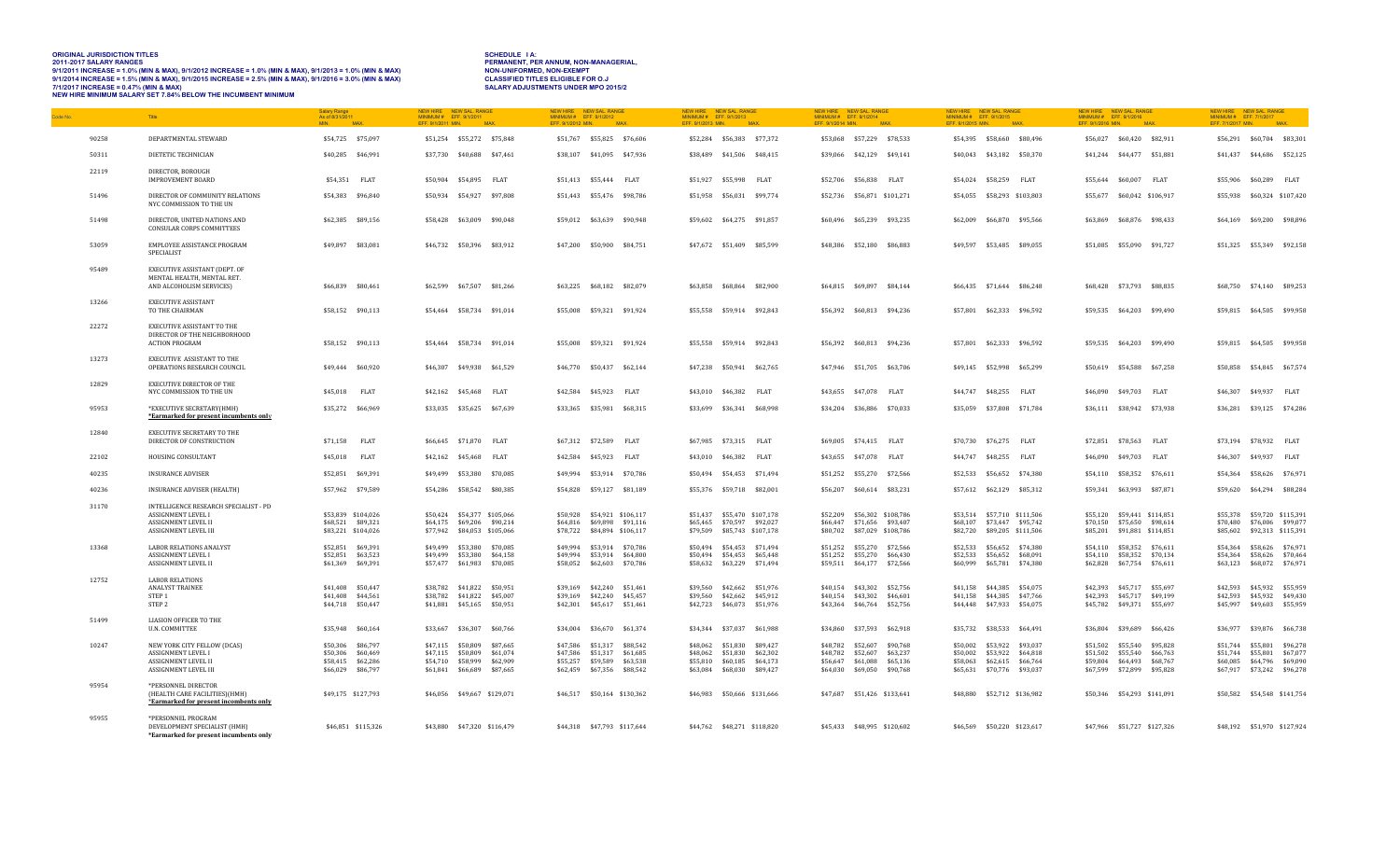# ORIGINAL JURISDICTION TITLES<br>2011-2017 SALARY RANGES<br>9/1/2011 INCREASE = 1.0% (MIN & MAX), 9/1/2012 INCREASE = 1.0% (MIN & MAX), 9/1/2013 = 1.0% (MIN & MAX) PERMIN<br>9/1/2014 INCREASE = 1.6% (MIN & MAX), 9/1/2015 INCREASE =

| Code No. |       | Title                                                                                                                                                                                | <b>Salary Range</b><br>As of 8/31/2011<br>MIN | <b>MA</b>         | NFW HIRE<br>MINIMUM # EFF. 9/1/2011<br>EFF. 9/1/2011 MIN. | NEW SAL, RANGE<br>MAX.     | NFW HIRE<br>MINIMUM # EFF. 9/1/2012<br>EFF. 9/1/2012 MIN. | NEW SAL, RANGE<br>MAX.     | NEW HIRE<br>MINIMUM # EFF. 9/1/2013<br>EFF. 9/1/2013 MIN. | NEW SAL RANGE<br>MAX       | NFW HIRE<br>MINIMUM # EFF. 9/1/2014<br>EFF. 9/1/2014 MIN. | NEW SAL, RANGE<br>MAX.     |             | MINIMUM # EFF. 9/1/2015<br>EFF. 9/1/2015 MIN. | NEW HIRE NEW SAL, RANGE<br>MAX |             | NFW HIRE<br>MINIMUM # EFF. 9/1/2016<br>EFF. 9/1/2016 MIN. | NEW SAL, RANGE             | MAX         | NEW HIRE NEW SAL, RANGE<br>MINIMUM# EFF. 7/1/2017<br>EFF. 7/1/2017 MIN. |                            | <b>MAX</b>        |
|----------|-------|--------------------------------------------------------------------------------------------------------------------------------------------------------------------------------------|-----------------------------------------------|-------------------|-----------------------------------------------------------|----------------------------|-----------------------------------------------------------|----------------------------|-----------------------------------------------------------|----------------------------|-----------------------------------------------------------|----------------------------|-------------|-----------------------------------------------|--------------------------------|-------------|-----------------------------------------------------------|----------------------------|-------------|-------------------------------------------------------------------------|----------------------------|-------------------|
|          | 1215A | ##*PROCUREMENT ANALYST<br>ASSIGNMENT LEVEL III (OI)<br>## Only for those not paid pursuant to<br>collective bargaining agreement<br>*Earmarked for present permanent incumbents only | \$58,381 \$86,643<br>AI: \$1,378              |                   | AI: TBD                                                   | \$54,678 \$58,965 \$87,509 | AI: TBD                                                   | \$55,225 \$59,555 \$88,384 | AI: TBD                                                   | \$55,778 \$60,151 \$89,268 | AI: TBD                                                   | \$56,614 \$61,053 \$90,607 |             | \$58,029<br>AI: TBD                           | \$62,579 \$92,872              |             | AI: TBD                                                   | \$59,770 \$64,456 \$95,658 |             | \$60,051<br>AI: TBD                                                     |                            | \$64,759 \$96,108 |
|          | 60836 | PUBLIC RELATIONS ADVISOR                                                                                                                                                             | \$54,631 \$74,931                             |                   |                                                           | \$51,166 \$55,177 \$75,680 |                                                           | \$51,677 \$55,729 \$76,437 |                                                           | \$52,194 \$56,286 \$77,201 |                                                           | \$52,977 \$57,130 \$78,359 |             |                                               | \$54,301 \$58,558 \$80,318     |             |                                                           | \$55,930 \$60,315 \$82,728 |             |                                                                         | \$56,193 \$60,598 \$83,117 |                   |
|          | 52400 | PUBLIC SERVICE INTERNE                                                                                                                                                               | \$26,088                                      | FLAT              | \$24,433 \$26,349 FLAT                                    |                            |                                                           | \$24,677 \$26,612 FLAT     |                                                           | \$24,924 \$26,878 FLAT     |                                                           | \$25,298 \$27,281 FLAT     |             |                                               | \$25,930 \$27,963 FLAT         |             |                                                           | \$26,708 \$28,802 FLAT     |             | \$26,833                                                                | \$28,937 FLAT              |                   |
|          | 12842 | SECRETARIAL ASSISTANT<br>(OFFICE OF THE MAYOR)                                                                                                                                       | \$39,918 \$83,011                             |                   |                                                           | \$37,386 \$40,317 \$83,841 |                                                           | \$37,760 \$40,720 \$84,679 |                                                           | \$38,137 \$41,127 \$85,526 |                                                           | \$38,709 \$41,744 \$86,809 |             |                                               | \$39,677 \$42,788 \$88,979     |             |                                                           | \$40,868 \$44,072 \$91,648 |             |                                                                         | \$41,060 \$44,279 \$92,079 |                   |
|          | 12827 | SECRETARY (NYC COMMISSION<br>TO THE UNITED NATIONS)                                                                                                                                  | \$44,510 \$51,933                             |                   |                                                           | \$41,687 \$44,955 \$52,452 |                                                           | \$42,104 \$45,405 \$52,977 |                                                           | \$42,525 \$45,859 \$53,507 |                                                           | \$43,163 \$46,547 \$54,310 |             |                                               | \$44,242 \$47,711 \$55,668     |             | \$45.569                                                  | \$49,142 \$57,338          |             | \$45.784                                                                | \$49,373 \$57,607          |                   |
|          | 12862 | SECRETARY OF COMMISSIONER                                                                                                                                                            | \$46,889 \$79,198                             |                   |                                                           | \$43,915 \$47,358 \$79,990 |                                                           | \$44,355 \$47,832 \$80,790 |                                                           | \$44,798 \$48,310 \$81,598 |                                                           | \$45,470 \$49,035 \$82,822 |             | \$46,607                                      | \$50,261 \$84,893              |             |                                                           | \$48,005 \$51,769 \$87,440 |             | \$48,231                                                                |                            | \$52,012 \$87,851 |
|          | 12902 | SECRETARY TO DEPUTY<br><b>CITY ADMINISTRATOR</b>                                                                                                                                     |                                               | \$40,927 \$70,434 |                                                           | \$38,331 \$41,336 \$71,138 |                                                           | \$38,714 \$41,749 \$71,849 |                                                           | \$39,101 \$42,166 \$72,567 |                                                           | \$39,687 \$42,798 \$73,656 |             | \$40,679                                      | \$43,868 \$75,497              |             | \$41,899                                                  | \$45,184                   | \$77,762    | \$42,096                                                                |                            | \$45,396 \$78,127 |
|          | 95350 | SECRETARY TO DEPUTY<br>COMMISSIONER (FINANCE)                                                                                                                                        | \$42,631 \$68,098                             |                   |                                                           | \$39,927 \$43,057 \$68,779 |                                                           | \$40,326 \$43,488 \$69,467 |                                                           | \$40,730 \$43,923 \$70,162 |                                                           | \$41,341 \$44,582 \$71,214 |             |                                               | \$42,375 \$45,697 \$72,994     |             | \$43,646                                                  | \$47,068                   | \$75,184    | \$43,851                                                                |                            | \$47,289 \$75,537 |
|          | 95999 | SECRETARY TO DEPUTY<br>COMMISSIONER (TRANSPORTATION)                                                                                                                                 | \$42,631 \$56,081                             |                   |                                                           | \$39,927 \$43,057 \$56,642 |                                                           | \$40,326 \$43,488 \$57,208 |                                                           | \$40,730 \$43,923 \$57,780 |                                                           | \$41,341 \$44,582 \$58,647 |             |                                               | \$42,375 \$45,697 \$60.113     |             |                                                           | \$43,646 \$47,068 \$61,916 |             |                                                                         | \$43.851 \$47.289          | \$62,207          |
|          | 12803 | SECRETARY TO EXECUTIVE DIRECTOR<br>OF RETIREMENT SYSTEM                                                                                                                              |                                               | \$41,593 \$54,510 |                                                           | \$38,955 \$42,009 \$55,055 |                                                           | \$39,344 \$42,429 \$55,606 |                                                           | \$39,738 \$42,853 \$56,162 |                                                           | \$40,334 \$43,496 \$57,004 |             |                                               | \$41,342 \$44,583 \$58,429     |             | \$42,582                                                  | \$45,920                   | \$60,182    | \$42,782                                                                | \$46,136                   | \$60,465          |
|          | 12891 | SECRETARY TO THE BOARD<br>OF CORRECTION                                                                                                                                              | \$46,740 FLAT                                 |                   | \$43,775 \$47,207 FLAT                                    |                            |                                                           | \$44,213 \$47,679 FLAT     |                                                           | \$44,655 \$48,156 FLAT     |                                                           | \$45,325 \$48,878 FLAT     |             | \$46,458                                      | \$50,100 FLAT                  |             |                                                           | \$47,851 \$51,603 FLAT     |             | \$48,077                                                                | \$51,846 FLAT              |                   |
|          | 95888 | SECRETARY TO THE CHAIR<br>(LANDMARKS PRESERVATION COMM.)                                                                                                                             | \$57,985                                      | FLAT              | \$54,307 \$58,565                                         | FLAT                       |                                                           | \$54,851 \$59,151 FLAT     |                                                           | \$55,400 \$59,743 FLAT     | \$56,231                                                  | \$60.639                   | FLAT        | \$57,636                                      | \$62,155                       | FLAT        | \$59.366                                                  | \$64,020                   | FLAT        | \$59.645                                                                | \$64,321 FLAT              |                   |
|          | 12871 | SECRETARY TO THE CHAIRMAN<br>(TAXI & LIMOUSINE COMMISSION)                                                                                                                           |                                               | \$40,927 \$57,134 |                                                           | \$38,331 \$41,336 \$57,705 |                                                           | \$38,714 \$41,749 \$58,282 |                                                           | \$39,101 \$42,166 \$58,865 | \$39,687                                                  | \$42,798 \$59,748          |             | \$40,679                                      | \$43,868 \$61,242              |             | \$41,899                                                  | \$45,184                   | \$63,079    | \$42,096                                                                | \$45,396                   | \$63,375          |
|          | 95012 | SECRETARY TO THE COMMISSIONER<br>(CULTURAL AFFAIRS)                                                                                                                                  | \$52,453                                      | <b>FLAT</b>       | \$49,126 \$52,978 FLAT                                    |                            |                                                           | \$49,618 \$53,508 FLAT     |                                                           | \$50,114 \$54,043 FLAT     |                                                           | \$50,866 \$54,854 FLAT     |             | \$52,137                                      | \$56,225 FLAT                  |             |                                                           | \$53,702 \$57,912 FLAT     |             | \$53,954                                                                | \$58,184 FLAT              |                   |
|          | 12798 | SECRETARY TO THE COMMNISSIONER<br>(YOUTH SERVICES)                                                                                                                                   | \$54,660 \$75,086                             |                   |                                                           | \$51,193 \$55,207 \$75,837 |                                                           | \$51,705 \$55,759 \$76,595 |                                                           | \$52,223 \$56,317 \$77,361 |                                                           | \$53,006 \$57,162 \$78,521 |             |                                               | \$54,331 \$58,591 \$80,484     |             |                                                           | \$55,962 \$60,349 \$82,899 |             | \$56,225                                                                |                            | \$60,633 \$83,289 |
|          | 12846 | SECRETARY OF THE COMMISSIONER<br>OF BUILDINGS                                                                                                                                        | \$44,510 \$58,329                             |                   |                                                           | \$41,687 \$44,955 \$58,912 |                                                           | \$42,104 \$45,405 \$59,501 |                                                           | \$42,525 \$45,859 \$60,096 |                                                           | \$43,163 \$46,547 \$60,997 |             |                                               | \$44,242 \$47,711 \$62,522     |             |                                                           | \$45,569 \$49,142 \$64,398 |             | \$45,784                                                                |                            | \$49,373 \$64,701 |
|          | 12875 | SECRETARY TO THE COMMISSIONER<br>OF CORRECTION                                                                                                                                       | \$58,154 \$78,466                             |                   |                                                           | \$54,466 \$58,736 \$79,251 |                                                           | \$55,010 \$59,323 \$80,044 |                                                           | \$55,560 \$59,916 \$80,844 |                                                           | \$56,394 \$60,815 \$82,057 |             | \$57,803                                      | \$62,335 \$84,108              |             |                                                           | \$59,537 \$64,205 \$86,631 |             | \$59,817                                                                | \$64,507                   | \$87,038          |
|          | 12913 | SECRETARY TO THE COMMISSIONER<br>OF LABOR RELATIONS                                                                                                                                  | \$53,117 \$72,897                             |                   |                                                           | \$49,748 \$53,648 \$73,626 |                                                           | \$50,245 \$54,184 \$74,362 |                                                           | \$50,747 \$54,726 \$75,106 |                                                           | \$51,509 \$55,547 \$76,233 |             |                                               | \$52,797 \$56,936 \$78,139     |             |                                                           | \$54,381 \$58,644 \$80,483 |             |                                                                         | \$54,636 \$58,920          | \$80,861          |
|          | 12894 | SECRETARY TO THE COMMISSIONER<br>OF PARKS & RECREATION                                                                                                                               | \$52,453                                      | FLAT              | \$49,126 \$52,978                                         | <b>FLAT</b>                |                                                           | \$49,618 \$53,508 FLAT     |                                                           | \$50,114 \$54,043 FLAT     | \$50,866                                                  | \$54,854                   | <b>FLAT</b> | \$52.137                                      | \$56,225                       | <b>FLAT</b> | \$53,702                                                  | \$57,912                   | <b>FLAT</b> | \$53.954                                                                | \$58,184 FLAT              |                   |
|          | 12899 | SECRETARY TO THE COMPTROLLER                                                                                                                                                         | \$51,859                                      | FLAT              | \$48,570 \$52,378 FLAT                                    |                            |                                                           | \$49,056 \$52,902 FLAT     |                                                           | \$49,547 \$53,431 FLAT     | \$50,289                                                  | \$54,232 FLAT              |             | \$51,547                                      | \$55,588                       | FLAT        | \$53,093                                                  | \$57,256                   | <b>FLAT</b> | \$53,343                                                                | \$57,525 FLAT              |                   |
|          | 12799 | SECRETARY TO THE CONFLICTS<br><b>INTEREST BOARD</b>                                                                                                                                  | \$40,842 \$57,985                             |                   |                                                           | \$38,251 \$41,250 \$58,565 |                                                           | \$38,634 \$41,663 \$59,151 |                                                           | \$39,021 \$42,080 \$59,743 |                                                           | \$39,606 \$42,711 \$60,639 |             |                                               | \$40,596 \$43,779 \$62,155     |             |                                                           | \$41,814 \$45,092 \$64,020 |             |                                                                         | \$42,010 \$45,304 \$64,321 |                   |
|          | 12885 | SECRETARY TO THE DEPUTY<br><b>BOROUGH PRESIDENT</b>                                                                                                                                  | \$41,554                                      | <b>FLAT</b>       | \$38,919 \$41,970 FLAT                                    |                            |                                                           | \$39,308 \$42,390 FLAT     |                                                           | \$39,701 \$42,814 FLAT     |                                                           | \$40,297 \$43,456 FLAT     |             |                                               | \$41,304 \$44,542 FLAT         |             |                                                           | \$42,543 \$45,878 FLAT     |             |                                                                         | \$42,743 \$46,094 FLAT     |                   |
|          | 12869 | SECRETARY TO THE DEPUTY<br>COMMISSIONER (DEPT. OF<br><b>BUSINESS SERVICES)</b>                                                                                                       | \$39,344 \$68,380                             |                   |                                                           | \$36,848 \$39,737 \$69,064 |                                                           | \$37,216 \$40,134 \$69,755 |                                                           | \$37,588 \$40,535 \$70,453 |                                                           | \$38,152 \$41,143 \$71,510 |             |                                               | \$39,106 \$42,172 \$73,298     |             |                                                           | \$40,279 \$43,437 \$75,497 |             |                                                                         | \$40,468 \$43,641 \$75,852 |                   |
|          | 95386 | SECRETARY TO THE DEPUTY<br>COMMISSIONER (DEPT. OF<br><b>CONSUMER AFFAIRS)</b>                                                                                                        | \$39,728 \$52,262                             |                   |                                                           | \$37,208 \$40,125 \$52,785 |                                                           | \$37,580 \$40,526 \$53,313 |                                                           | \$37,955 \$40,931 \$53,846 |                                                           | \$38,525 \$41,545 \$54,654 |             | \$39.488                                      | \$42,584 \$56,020              |             |                                                           | \$40,673 \$43,862 \$57,701 |             | \$40.864                                                                |                            | \$44,068 \$57,972 |
|          | 95642 | SECRETARY TO THE DEPUTY<br>COMMISSIONER (DCAS)                                                                                                                                       | \$40,525                                      | 82,298            | \$37,954 \$40,930 \$83,121                                |                            |                                                           | \$38,334 \$41,339 \$83,952 |                                                           | \$38,717 \$41,752 \$84,792 |                                                           | \$39,297 \$42,378 \$86,064 |             |                                               | \$40,279 \$43,437 \$88,216     |             |                                                           | \$41,487 \$44,740 \$90,862 |             |                                                                         | \$41,682 \$44,950 \$91,289 |                   |